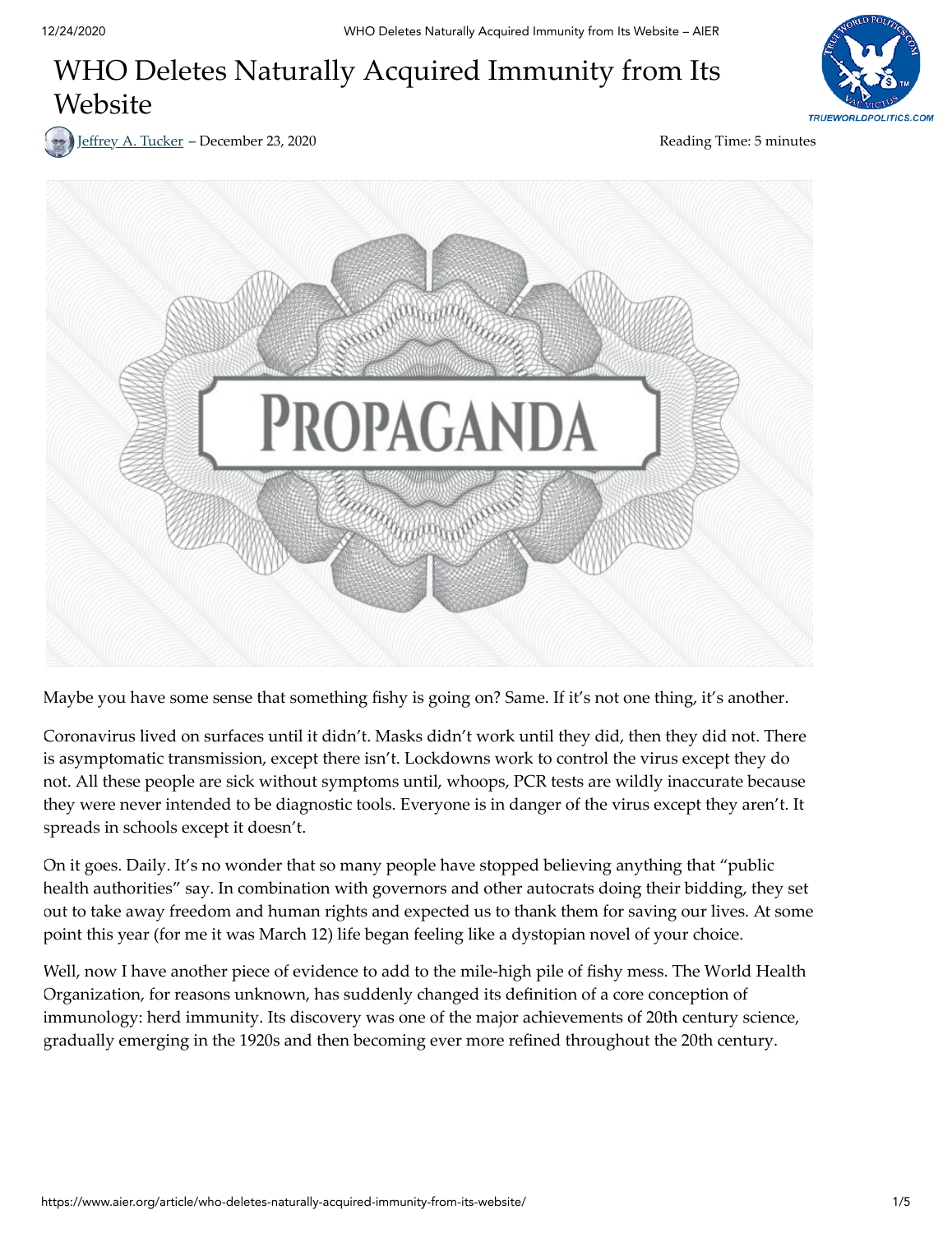Herd immunity is a fascinating observation that you can trace to biological reality or statistical probability theory, whichever you prefer. (It is certainly not a "strategy" so ignore any media source that describes it that way.) Herd immunity speaks directly, and with explanatory power, to the empirical observation that respiratory viruses are either widespread and mostly mild (common cold) or very severe and short-lived (Ebola).

Why is this? The reason is that when a virus kills its host, it cannot migrate. The more aggressively it does this, the less it spreads. If the virus doesn't kill its host, it can hop to others through all the usual means. When you get a virus and fight it off, your immune system encodes that information in a way that builds immunity to it. When it happens to enough people (and each case is different so we can't put a clear number on it) the virus loses its pandemic quality and becomes endemic, which is to say predictable and manageable. Each new generation incorporates that information through more exposure.

This is what one would call Virology/Immunology 101. It's what you read in every textbook. It's been taught in 9th grade cell biology for probably 80 years. Observing the operations of this evolutionary phenomenon is pretty wonderful because it increases one's respect for the way in which human biology has adapted to the presence of pathogens without absolutely freaking out.

And the discovery of this fascinating dynamic in cell biology is a major reason why public health became so smart in the 20th century. We kept calm. We managed viruses with medical professionals: doctor/patient relationships. We avoided the Medieval tendency to run around with hair on fire but rather used rationality and intelligence. Even the *New York Times* [recognizes](https://www.nytimes.com/2020/11/17/health/coronavirus-immunity.html) that natural immunity is powerful with Covid-19, which is not in the least bit surprising.

Until one day, this strange institution called the World Health Organization – once glorious because it was mainly responsible for the eradication of smallpox – has suddenly decided to delete everything I just wrote from cell biology basics. It has literally changed the science in a Soviet-like way. It has removed with the delete key any mention of natural immunities from its website. It has taken the additional step of actually mischaracterizing the structure and functioning of vaccines.

So that you will believe me, I will try to be as precise as possible. Here is the website from June 9, 2020. You can see it [here](https://web.archive.org/web/20201105013101/https://www.who.int/news-room/q-a-detail/coronavirus-disease-covid-19-serology) on Archive.org. You have to move down the page and click on the question about herd immunity. You see the following.

### **What is herd immunity?**

Herd immunity is the indirect protection from an infectious disease that happens when a population is immune either through vaccination or immunity developed through previous infection. This means that even people who haven't been infected, or in whom an infection hasn't triggered an immune response, they are protected because people around them who are immune can act as buffers between them and an infected person. The threshold for establishing herd immunity for COVID-19 is not yet clear.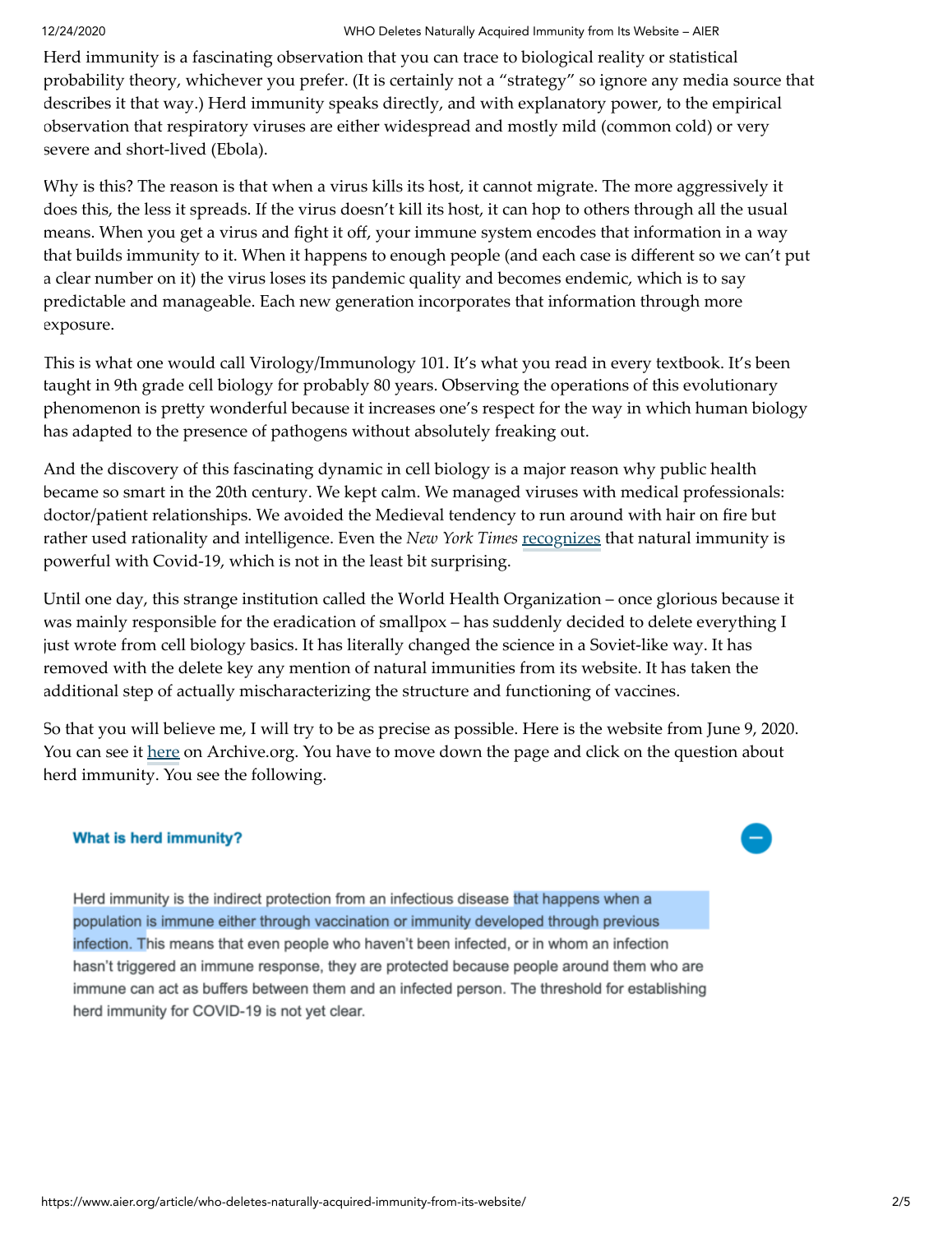That's pretty darn accurate overall. Even the statement that the threshold is "not yet clear" is correct. There are cross immunities to Covid from other coronaviruses and there is T cell memory that contributes to natural immunity.

Some estimates are as low as 10%, which is a far cry from the modelled 70% estimate of virus immunity that is standard within the pharmaceutical realm. Real life is vastly more complicated than models, in economics or epidemiology. The WHO's past statement is a solid, if "pop," description.

However, in a [screenshot](https://web.archive.org/web/20201124094747/https://www.who.int/news-room/q-a-detail/coronavirus-disease-covid-19-serology) dated November 13, 2020, we read the following note that somehow pretends as if human beings do not have immune systems at all but rather rely entirely on big pharma to inject things into our blood.

### **What is herd immunity?**

'Herd immunity', also known as 'population immunity', is a concept used for vaccination, in which a population can be protected from a certain virus if a threshold of vaccination is reached.

Herd immunity is achieved by protecting people from a virus, not by exposing them to it. Read the Director-General's 12 October media briefing speech for more detail.

Vaccines train our immune systems to develop antibodies, just as might happen when we are exposed to a disease but – crucially – vaccines work without making us sick. Vaccinated people are protected from getting the disease in question. Visit our webpage on COVID-19 and vaccines for more detail.

As more people in a community get vaccinated, fewer people remain vulnerable, and there is less possibility for passing the pathogen on from person to person. Lowering the possibility for a pathogen to circulate in the community protects those who cannot be vaccinated due to other serious health conditions from the disease targeted by the vaccine. This is called 'herd immunity'.

What this note at the World Health Organization has done is deleted what amounts to the entire millionyear history of humankind in its delicate dance with pathogens. You could only gather from this that all of us are nothing but blank and unimprovable slates on which the pharmaceutical industry writes its signature.

In effect, this change at WHO ignores and even wipes out 100 years of medical advances in virology, immunology, and epidemiology. It is thoroughly unscientific – shilling for the vaccine industry in exactly the way the conspiracy theorists say that WHO has been doing since the beginning of this pandemic.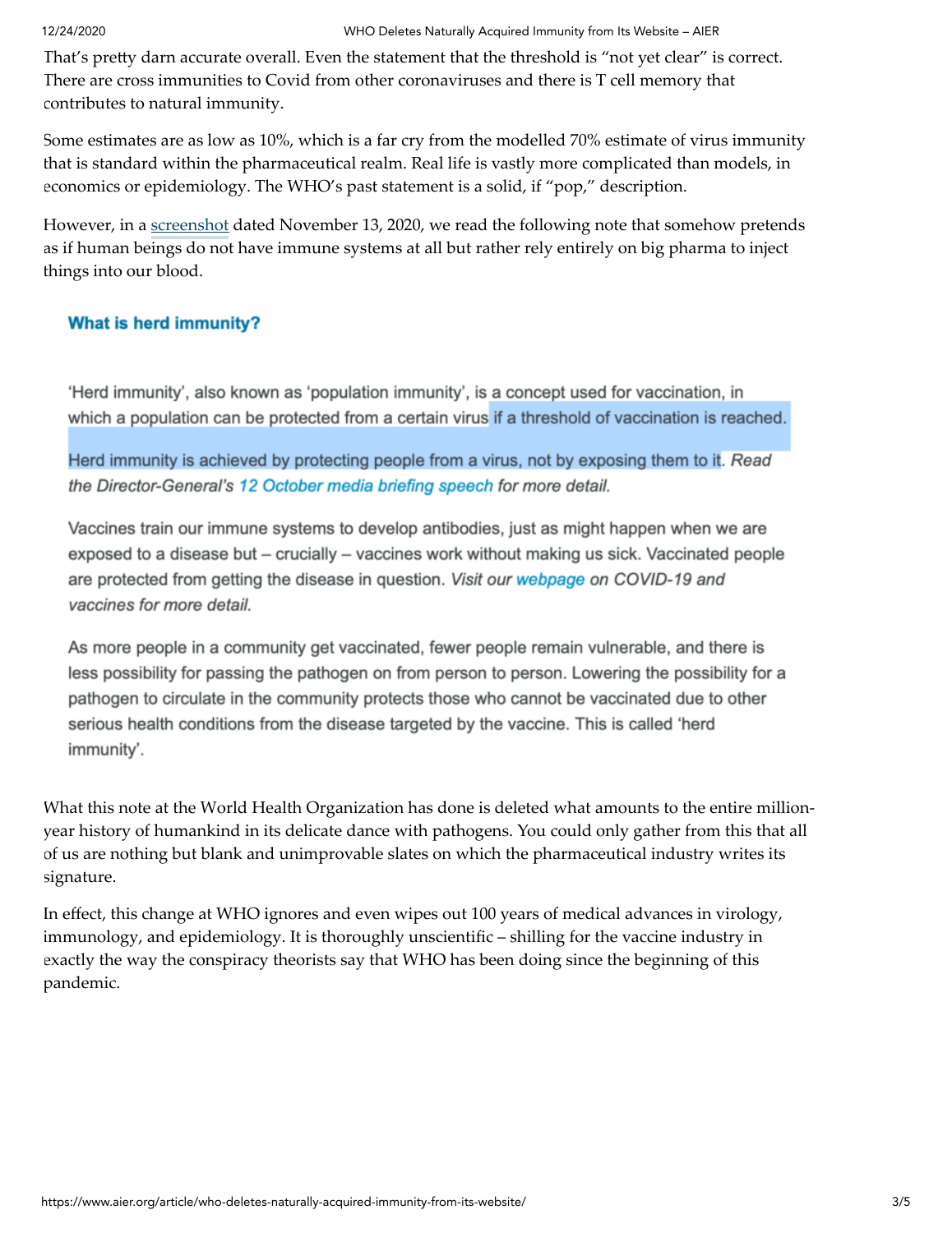What's even more strange is the claim that a vaccine protects people from a virus rather than exposing them to it. What's amazing about this claim is that a vaccine works precisely by firing up the immune system through exposure. Why I had to type those words is truly beyond me. This has been known for centuries. There is simply no way for medical science completely to replace the human immune system. It can only game it via what used to be called inoculation.

Take from this what you will. It is a sign of the times. For nearly a full year, the media has been telling us that "science" requires that we comply with their dictates that run contrary to every tenet of liberalism, every expectation we've developed in the modern world that we can live freely and with the certainty of rights. Then "science" took over and our human rights were slammed. And now the "science" is actually deleting its own history, airbrushing over what it used to know and replacing it with something misleading at best and patently false at worst.

I cannot say why, exactly, the WHO did this. Given the events of the past nine or ten months, however, it is reasonable to assume that politics are at play. Since the beginning of the pandemic, those who have been pushing lockdowns and hysteria over the coronavirus have resisted the idea of natural herd immunity, instead insisting that we must live in lockdown until a vaccine is developed.

That is why the [Great Barrington Declaration,](https://gbdeclaration.org/) written by three of the world's preeminent epidemiologists and which advocated embracing the phenomenon of herd immunity as a way of protecting the vulnerable and minimizing harms to society, was met with such venom. Now we see the WHO, too, succumbing to political pressure. This is the only rational explanation for changing the definition of herd immunity that has existed for the past century.

The science has not changed; only the politics have. And that is precisely why it is so dangerous and deadly to subject virus management to the forces of politics. Eventually the science too bends to the duplicitous character of the political industry.

When the existing textbooks that students use in college contradict the latest official pronouncements from the authorities during a crisis in which the ruling class is clearly attempting to seize permanent power, we've got a problem.

READ [MORE](https://www.aier.org/article)